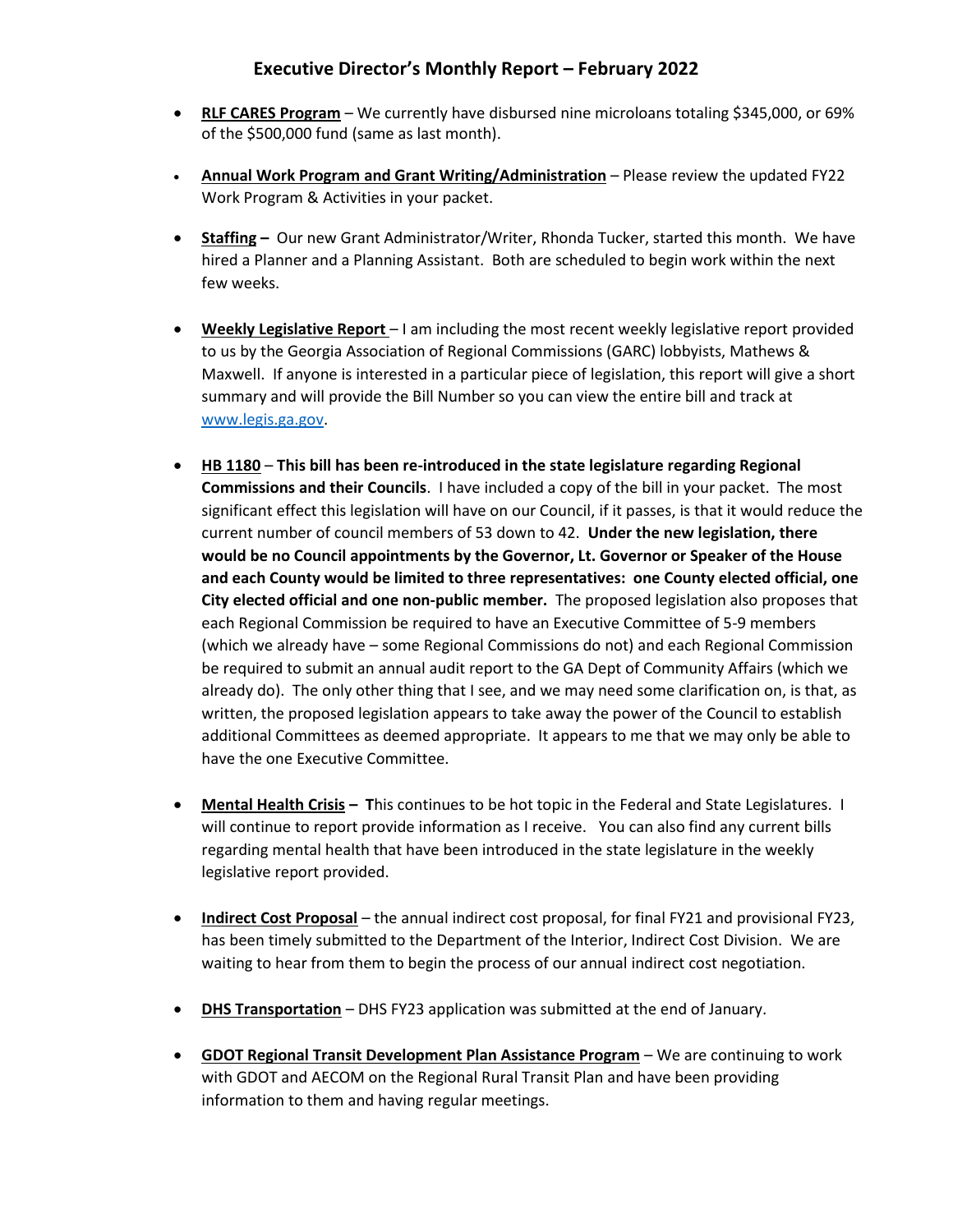- **Staff Satisfaction Surveys** The idea of performing staff satisfaction surveys was brought up by a Council Member in the January meeting. We have not done these surveys in the past. If this is something the Council would like to move forward on, I will be glad to provide some sample surveys for review prior to the next meeting. I would recommend that the Executive Committee hold a meeting prior to the March full Council meeting to review this proposed survey/procedure and to decide if this is something they would like to recommend to the full Council for approval.
- **Payroll Software** The Payroll system that we moved to last year has informed us that they will no longer be providing our payroll software platform and recommended us to another payroll company (ADP). ADP seems to be unable to accommodate us on a small business platform (less than 25 employees), so we are getting a proposal from Paycor, one of the companies first recommended to us by our Accounting software company.
- **2022 AARP Community Challenge Grant Opportunity** we received this grant in 2021 and are calling for projects again for the 2022 grant. **Please see flyer** included in your packet and make sure your local government is aware of this great opportunity! Make sure you take a look at the awesome projects completed in 2021 by Lee County and the Cities of Thomasville, Albany and Sylvester!!
- **Georgia 2050 Rural and Human Services Transportation Coordination Plan** The Regional Rural and Human Services Transportation Coordination Plan Workshop for the SWGA area is scheduled for **February 23 from 2-3:30**. **We need your input** during this very important meeting concerning transit needs in our region! Please attend AND spread the word about this meeting. There is also a link for a rider survey. This **survey** is not only for current riders of the system but any potential rider of a public transit system in our region…so that is everyone! Please take the survey and add the meeting to your calendar! **A flyer** is included in your packet. These flyers have already been sent to our Cities and Counties but we would greatly appreciate if you could please remind them to participate!!
- **Meetings Attended:**
- January 24 DCA Regional Round Table
- January 26 GARC Economic Development Committee Meeting, virtual
- January 27 DHS Monitoring visit
- Weekly virtual meetings with GA Tech regarding the Build Back Better Grant opportunity
- February 2 Regional Transit Development Plan meeting with GDOT/AECOM
- February 3 GARC Quarterly Board Meeting
- February 10 GDOT Group Transit Asset Management Plan Webinar
- February 11 Meeting with Paycor (Payroll Demo)
- February 17 Dougherty County Food Bank CDBG-CV meeting with DCA
- February 18 Transit meeting with Mitchell Baker Service Center

## **Upcoming Meetings to note:**

- February 21 GARC Transportation Group Meeting
- February 22 Moultrie/Colquitt Co Development Authority Legislative Dinner in ATL
- March 2 Regional Transit Development Plan Meeting with GDOT/AECOM
- March 3 GARC Executive Director's Meeting